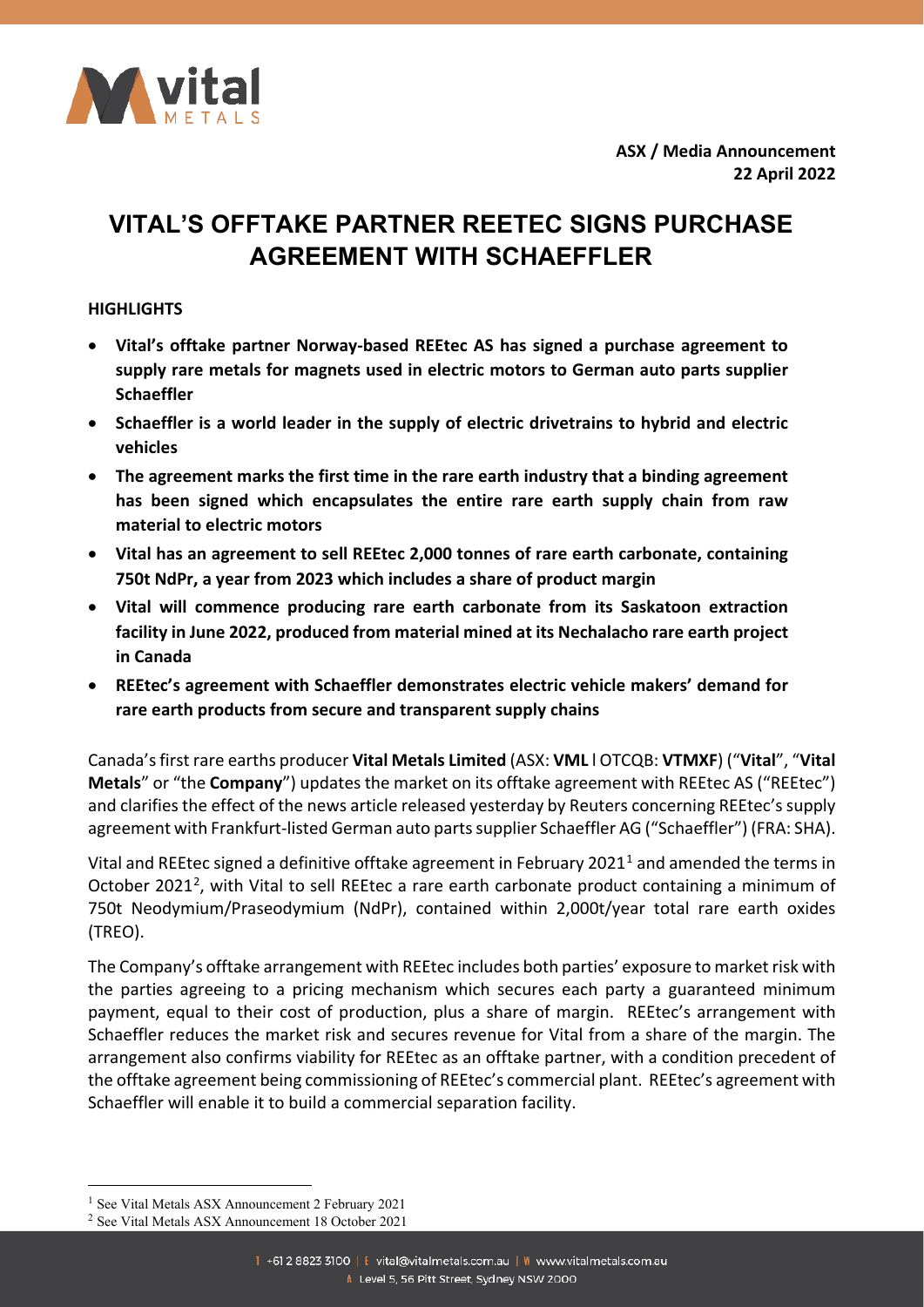

 $\overline{a}$ 

Schaeffler has agreed a five-year deal with REEtec<sup>[3](#page-1-0)</sup>, which is based in Norway, to supply rare earth oxides from 2024. The agreement is the first reported deal by a European auto sector supplier or automaker to source rare earths within the region as the demand for electric vehicle (EV) components continues to grow.

This represents a total of 75% of Vital's Stage 1 operation at its Saskatoon rare earths extraction plant, which is due to start rare earth carbonate production in June 2022. Vital is currently completing a Stage 2 feasibility study on expanded production scenarios to capture the expected increase in demand from European and US car manufacturers and other customers as the EV revolution continues to increase.

**Vital Metals Managing Director Geoff Atkins** said *"REEtec's agreement with Schaeffler has validated the quality of Vital's product and demonstrated the need for EV makers and partssuppliers to have access to a transparent rare earth supply chain that a company such as Vital could provide.*

*"We have always been confident that our product would be in demand and this agreement secured by REEtec demonstrates the appetite for our product in Europe. The agreement between REEtec and Schaeffler is the first of its kind but we expect many similar announcements to follow.*

*As Canada'sfirst rare earths producer, we can provide a rare earth feedstock that can be traced from its source and has a strong focus on sustainable operation. With the commencement of rare earth carbonate production at Saskatoon very shortly, thisis an exciting development and we look forward to working with REEtec through our agreement. Rare earth oxides are at historically high prices so this is an opportune time to be commencing down stream carbonate production"* 



*North T Bastnaesite Ore* 

<span id="page-1-0"></span><sup>3</sup> Se[e https://www.reuters.com/business/autos-transportation/ev-parts-maker-schaeffler-signs-first-kind-european-rare-earth-deal-](https://www.reuters.com/business/autos-transportation/ev-parts-maker-schaeffler-signs-first-kind-european-rare-earth-deal-2022-04-19/) $2022 - 04 - 19/$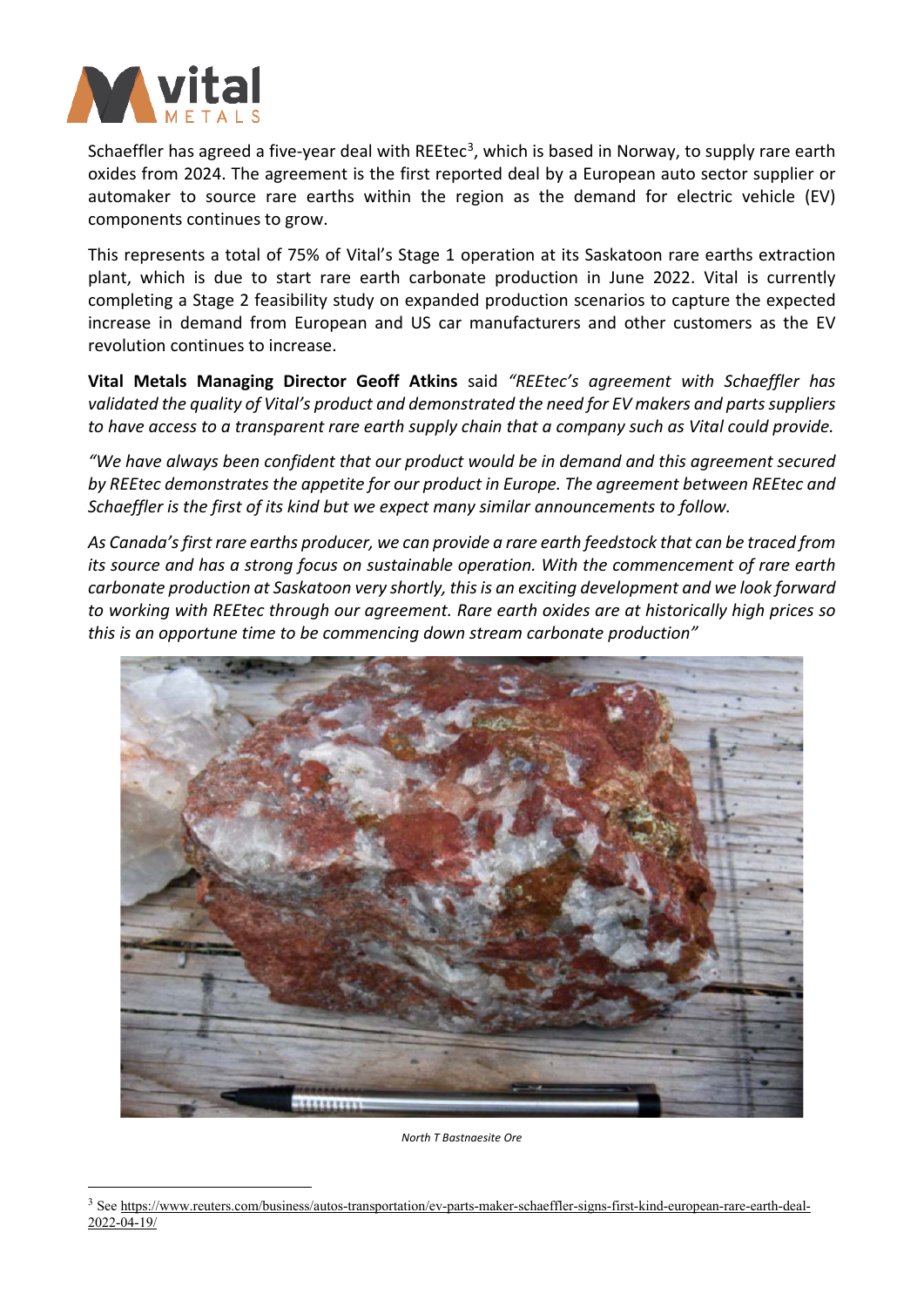

Vital achieved customer acceptance of its rare earth product from REEtec in May 2021 in accordance with the Definitive Offtake Agreement. REEtec subsequently decided to use Vital's product as principal feedstock for its rare earth separation facility, which called for a 50% increase in product volume. In addition, the contract volumes will now be defined by quantities of NdPr which Vital will supply to REEtec under an amended agreement.

Reflecting the planned ramp-up schedule of Vital's Saskatoon plant over the first 12 months of operation, Vital will deliver to REEtec an initial 187.5t NdPr (contained within approximately 500t TREO) by October 2023 with the remaining product to be delivered at regular intervals over the following five years.

The amended agreement extends Vital's product sales to REEtec to 2028 and provides the option to further expand operations during an additional 10-year long-term supply agreement to provide up to 2,500t NdPr per annum contained within ~6,800 tonnes TREO.

### **About Schaeffler AG**

As a leading global supplier to the automotive and industrial sectors, the Schaeffler Group has been driving forward groundbreaking inventions and developments in the fields of motion and mobility

for over 75 years. With innovative technologies, products, and services for electric mobility,  $CO<sub>2</sub>$ efficient drives, Industry 4.0, digitalization, and renewable energies, the company is a reliable partner for making motion and mobility more efficient, intelligent, and sustainable. The technology company manufactures high-precision components and systems for powertrain and chassis applications as well as rolling and plain bearing solutions for a large number of industrial applications. The Schaeffler Group generated sales of approximately EUR 13.9 billion in 2021. With around 83,000 employees, Schaeffler is one of the world'slargest family companies. With more than 1,800 patent applicationsin 2021, Schaeffler is Germany's third most innovative company according to the DPMA (German Patent and Trademark Office).

# <https://www.schaeffler.com/en/company/company.jsp>

# **About REEtec AS**

REEtec has developed a new, unique process for the separation of high purity rare earth elements. Its patent-pending technology has been proven through successful operation of an industrial-scale demonstration plant at the Herøya Industrial Park near Porsgrunn, Norway. The process combines high efficiency and a competitive cost structure with best-in-class environmental friendliness.

**- ENDS-**

**Contact:** Mr Geoff Atkins Managing Director Vital Metals Limited Phone: +61 2 8823 3100 Email[: vital@vitalmetals.com.au](mailto:vital@vitalmetals.com.au)

*This announcement has been authorised for release by the Board of Vital Metals.*